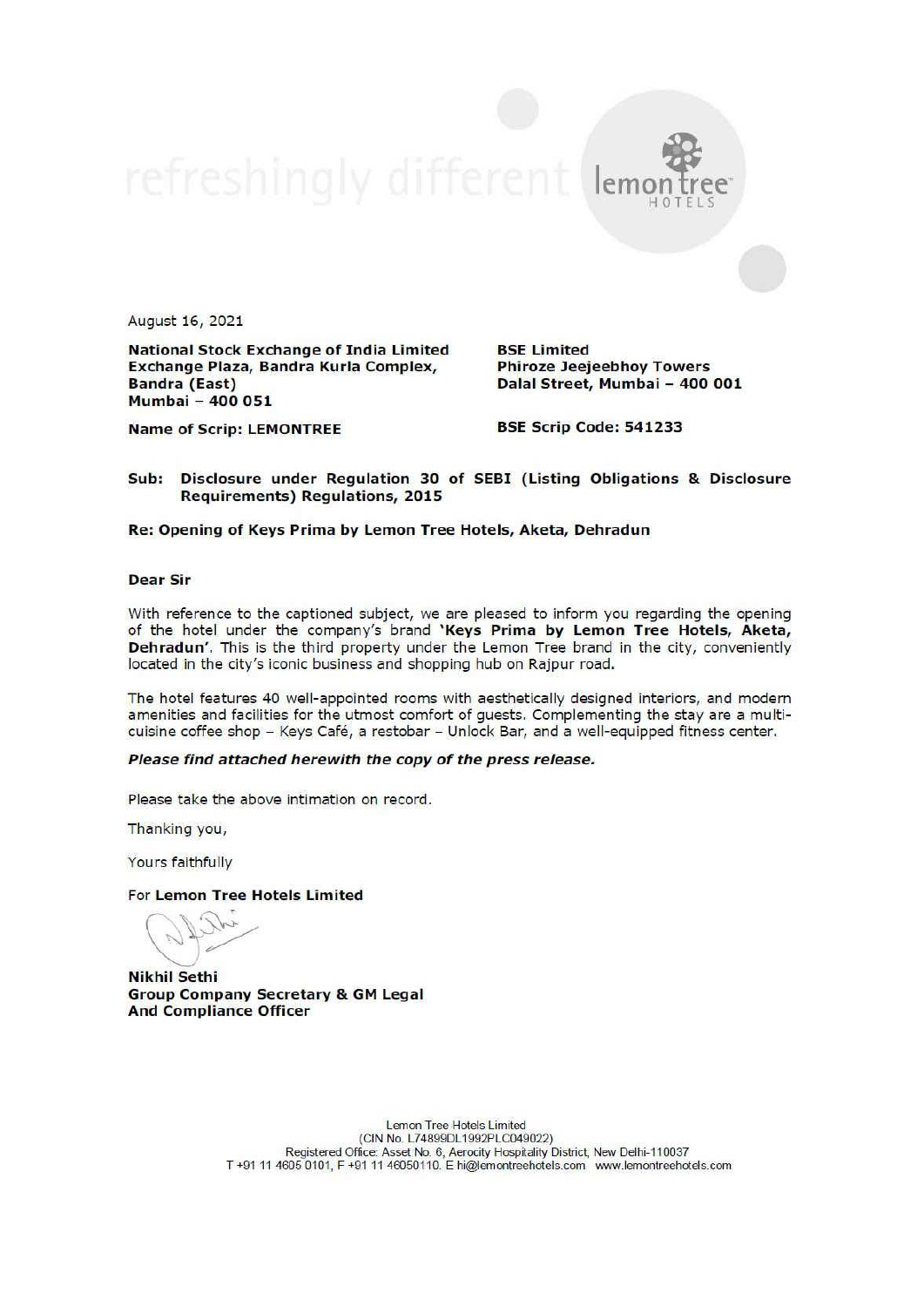# Lemon Tree Hotels Ltd. launches its third property in Dehradun - Keys Prima by Lemon Tree Hotels, Aketa, Dehradun

The hotel features 40 well-appointed rooms, delicious dining and expansive banquet spaces

16<sup>th</sup> August, 2021: Lemon Tree Hotels Limited announced the opening of Keys Prima by Lemon Tree Hotels, Aketa, Dehradun. This is the third property under the Lemon Tree brand in the city, conveniently located in the city's iconic business and shopping hub on Rajpur road.

The hotel features 40 well-appointed rooms with aesthetically designed interiors, and modern amenities and facilities for the utmost comfort of guests. Complementing the stay are a multi-cuisine coffee shop - Keys Café\*, a restobar - Unlock Bar\*, and a well-equipped fitness center\*.

The hotel also features expansive banquet spaces and conference facilities, including spacious conference rooms, a large pillar-less ballroom, and a sprawling garden. The event venues are designed to meet discerning guests' business and social event requirements by seamlessly transforming into an impactful destination for residential conferences, weddings, office retreats and social events with customised menus, decor, flowers, music, and more.

Keys Prima by Lemon Tree Hotels, Aketa, Dehradun caters to both business travellers and tourists, with its close proximity to not only key corporate offices, but also popular tourist spots like Sharstradhara, Robber's Cave, Tapkeshwar Temple and the Buddha Temple.

The closest railway station is the Dehradun Railway Station at an approximate distance of 7.5 kms and the closest airport is the Jolly Grant Airport at an approximate distance of 32 kms. This modern hotel offers easy access to the snow-capped mountains of Mussoorie at a driving distance of 45 minutes and is about two hours from the holy cities of Haridwar and Rishikesh.

Relax your mind, body and soul and enjoy the refreshing vibe of this hill station, with mountain trails and the local markets!

\*Due to the ongoing COVID 19 circumstances, certain services and facilities will be limited or unavailable, in keeping with our house rules and the prevailing government regulations

# About Lemon Tree Hotels

Lemon Tree Hotels Limited is India's largest hotel chain in the mid-priced hotel sector, and the third largest overall, on the basis of controlling interest in owned and leased rooms, as of June 30, 2017, according to the Horwath Report. We operate in the upscale segment and in the mid-market sector, consisting of the upper-midscale,